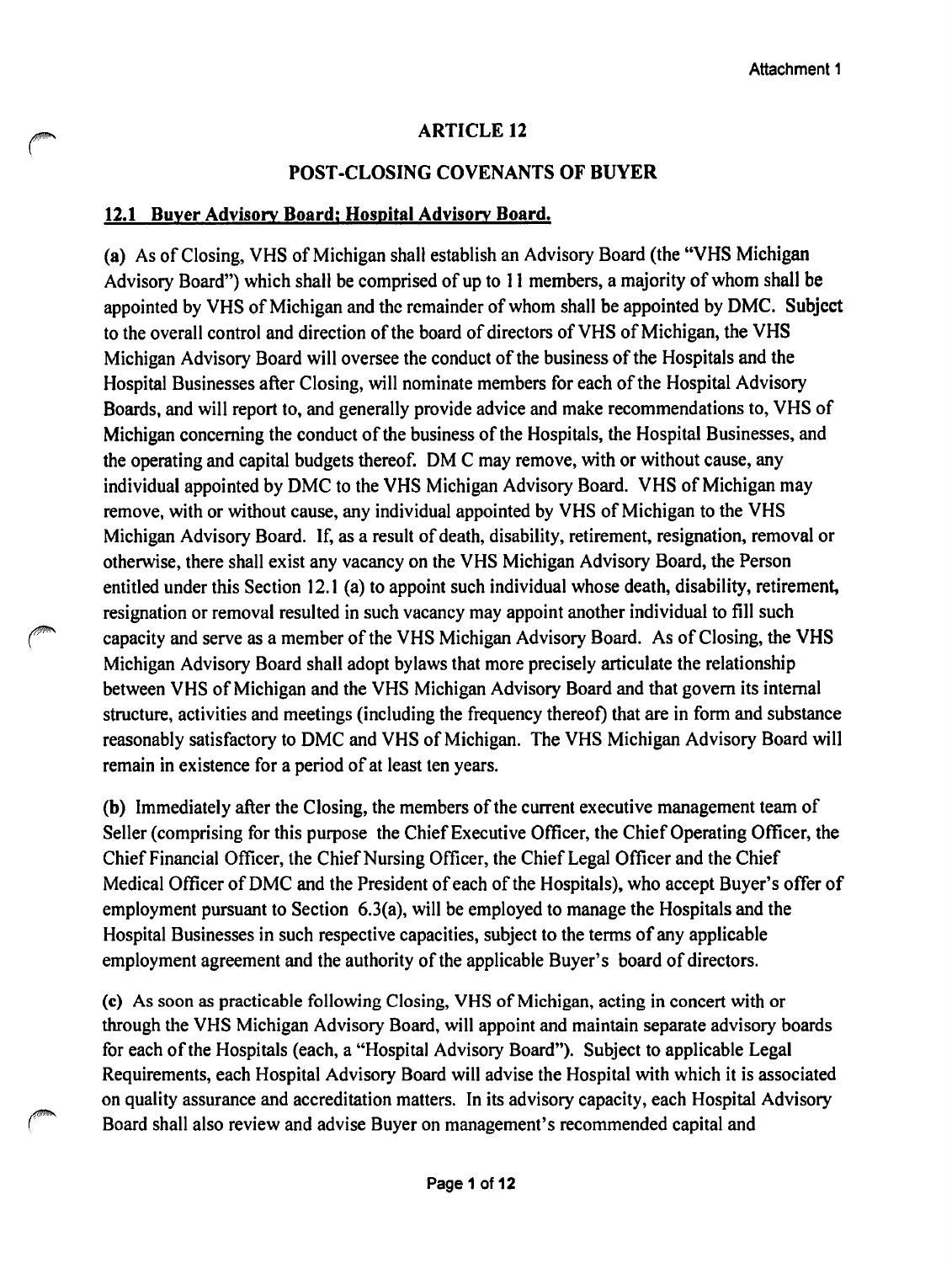operational budgets for the Hospital with which it is associated. The membership of each initial Hospital Advisory Board shall be agreed upon by Buyer and Seller on or prior to the Closing Date.

**12.2 Indigent and Low Income Care.** Buyer acknowledges that the Hospitals have historically provided significant levels of care for indigent and low-income patients and have also provided care through a variety of community-based health programs. For at least ten years after the Closing, Buyer will adhere to the more charitable and benevolent of: (a) Seller's historic charity care policy, a copy of which is attached as Schedule 12.2; or (b) Vanguard's corporate-wide charity care policy in place on June 10, 2010, Reference No.11-0801 as revised January 23, 2009, titled "Charity Care Financial Assistance, and Billing & Collection Policies for Uninsured Patients", a copy of which is attached as Schedule 12.2-a, as such corporate-wide charity care policy may be amended from time to time. Upon request of Seller at any time during the 180 day period prior to the tenth anniversary of the Closing Date, Buyer and Seller shall negotiate in good faith prior to the tenth anniversary of the Closing Date to determine whether Buyer should extend its commitment to provide charity care at the Hospitals as set forth above in Section 12.2(a) or 12.2(b), it being understood that such negotiations shall be limited in scope to the extension of the provision of charity care policy at the Hospitals as set forth above in Section 12.2(a) or 12.2(b) after the tenth anniversary of the Closing Date. During such time as this Section 12.2 is in effect, Buyer shall prominently publish on its website and prominently publicize at the Hospitals: (i) the availability of financial assistance to uninsured and underinsured patients on terms at least as generous as the applicable charity care policy, (ii) the availability of assistance in applying for Medicaid coverage, (iii) the availability of access to a patient-care ombudsman, a patient-car e hotline, and other measures to facilitate resolution of billing and treatment issues, (iv) the patients' rights and all current publicly available survey results in accordance with state and federal regulations and (v) its debt-collection policy, which shall comport with all federal and state collection practices laws.

#### **12.3 Commitments to Maintain the Hospitals and Provide Core Services.**

**(a)** For at least ten years from and after the Closing Date and unless otherwise agreed by Seller, Buyer shall maintain each of the Hospitals as a general acute care hospital licensed in the State of Michigan, or as a rehabilitation hospital licensed in the State of Michigan in the case of Rehabilitation Hospital of Michigan. The Parties acknowledge that the Hospitals provide a large share of the State of Michigan's graduate medical education and care to beneficiaries of the Medicaid program and to the uninsured. Reductions in state or federal funding and reimbursement that apply proportionately to the Hospitals and all other general acute care hospitals in the State of Michigan shall not constitute a basis for Buyer to request approval from Seller to close any Hospital. The Parties also acknowledge that this provision is not intended to preclude Buyer from requesting approval from Seller to close a Hospital in the event of discriminatory reductions in state or federal funding and reimbursement for graduate medical 1 education or services provided to beneficiaries of the Medicaid program or to the uninsured.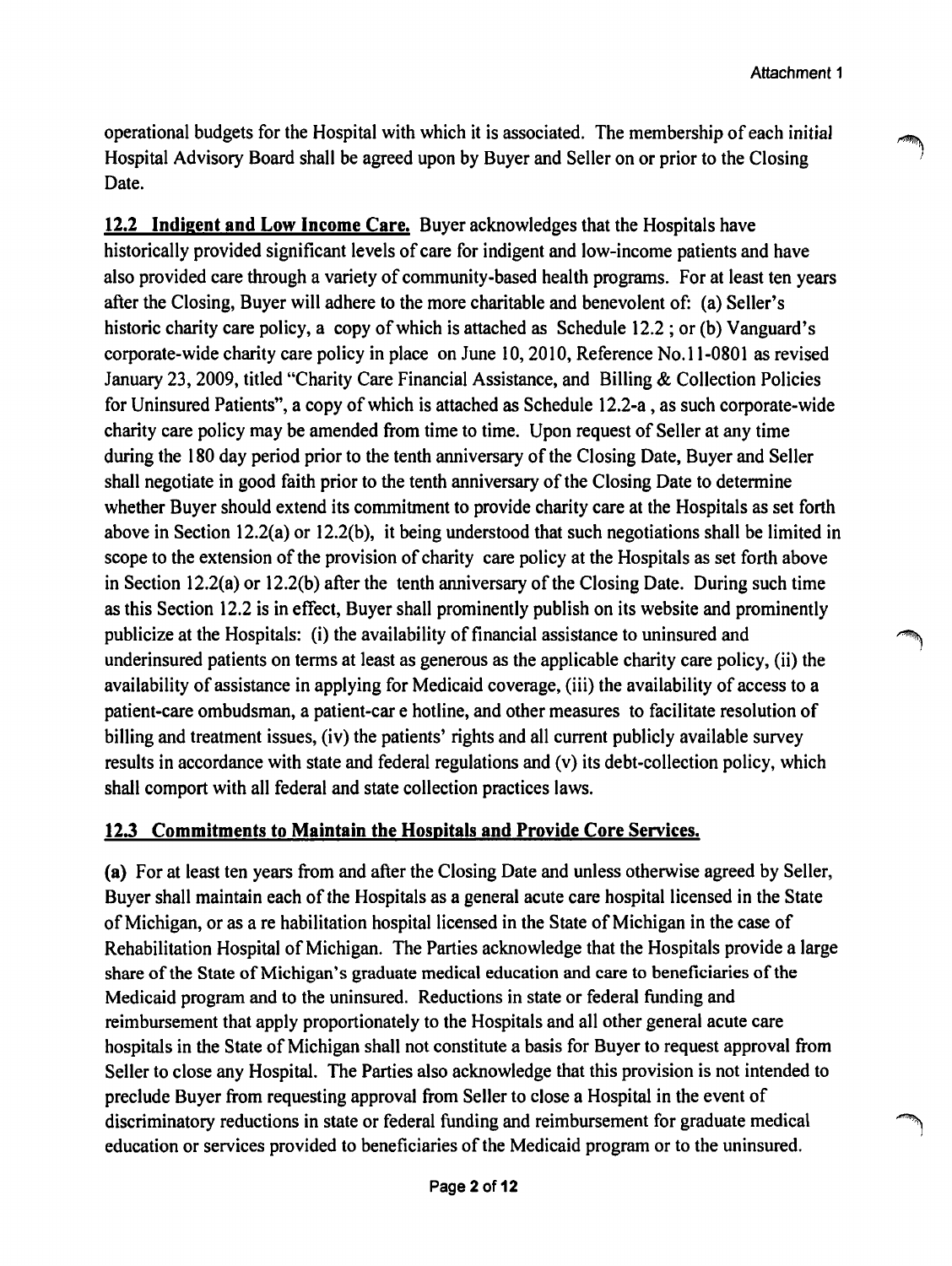Reductions in state or federal funding and reimbursement to the Hospitals that are materially disproportionate to reductions in funding and reimbursement to all other general acute care hospitals in the State of Michigan and that cause one or more of the Hospitals to suffer material declines in EBITDA, shall constitute a basis for Buyer to request the approval of Seller to close such affected Hospitals, which approval shall not be unreasonably withheld. Upon such time as Buyer, if at all, is permitted to cease maintaining the operation of any Hospital prior to the date which is ten years from and after the Closing Date, notwithstanding any provision to the contrary contained in this Agreement, once Buyer has initiated the process of c easing the operation of such Hospital, Buyer shall be relieved of its obligations under each of Sections 12.1, 12.2, 12.3, 12.4 and 12.7, but in each case only with respect to such Hospital.

(b) For at least ten years from and after the Closing Date and unless otherwise agreed by Seller, Buyer shall provide at each Hospital, at a minimum, those services described on Schedule 12.3 for such Hospital (the "Core Services"). Notwithstanding the foregoing, if as a consequence of any facts or circumstances that are in existence or occur prior to Closing, Buyer is not able to provide a Core Service after Closing, Buyer shall be relieved of its obligation to provide such Core Service until such time as the facts or circumstances that prevent Buyer from providing such Core Services have been remedied by Buyer. Buyer shall use Commercially Reasonable Efforts to remedy any such facts and circumstances as soon as reasonably practicable after Closing (but only to the extent such remedy is economically feasible, as determined in the good faith reasonable discretion of Buyer). Additionally, if a casualty has occurred prior to Closing which has not been fully repaired as of the Closing Date that prevents Seller from providing a Core Service, Buyer shall not be obligated to provide such Core Service until such time as Buyer has repaired the casualty (but only to the extent such repair is economically feasible, as determined in the good faith reasonable discretion of Buyer) that prevents Buyer from providing such Core Service after Closing. Buyer shall use Commercially Reasonable Efforts to repair any such casualty as soon as reasonably practicable after Closing (but only to the extent such repair is economically feasible, as determined in the good faith reasonable opinion of Seller).

#### **12.4 Capital Expenditures.**

(a) During the five year period immediately following the Closing Date, Buyer shall make routine capital expenditures in respect of the Hospital Businesses in an average amount of at least \$70,000,000 per year, but not less than \$50,000,000 in the first year after Closing, and not less than \$50,000,000 on average per year for each of the next four years thereafter taking into consideration all routine capital expenditures made by Buyer in all prior years since Closing, and in the amount of at least \$350,000,000 in the aggregate over that period. For purposes of this Section 12.4(a), routine capital expenditures shall include (i) capital expenditures for any capital project that is not a Specified Capital Project, (ii) capital expenditures made pursuant to Section l 2.4(b) in excess of the CapEx Commitment (but only to the extent that all Specified Capital Projects have been completed), and (iii) capital expenditures described in Section 12.4(f), but shall exclude (iv) capital expenditures for Specified Capital Projects and (v) capital expenditures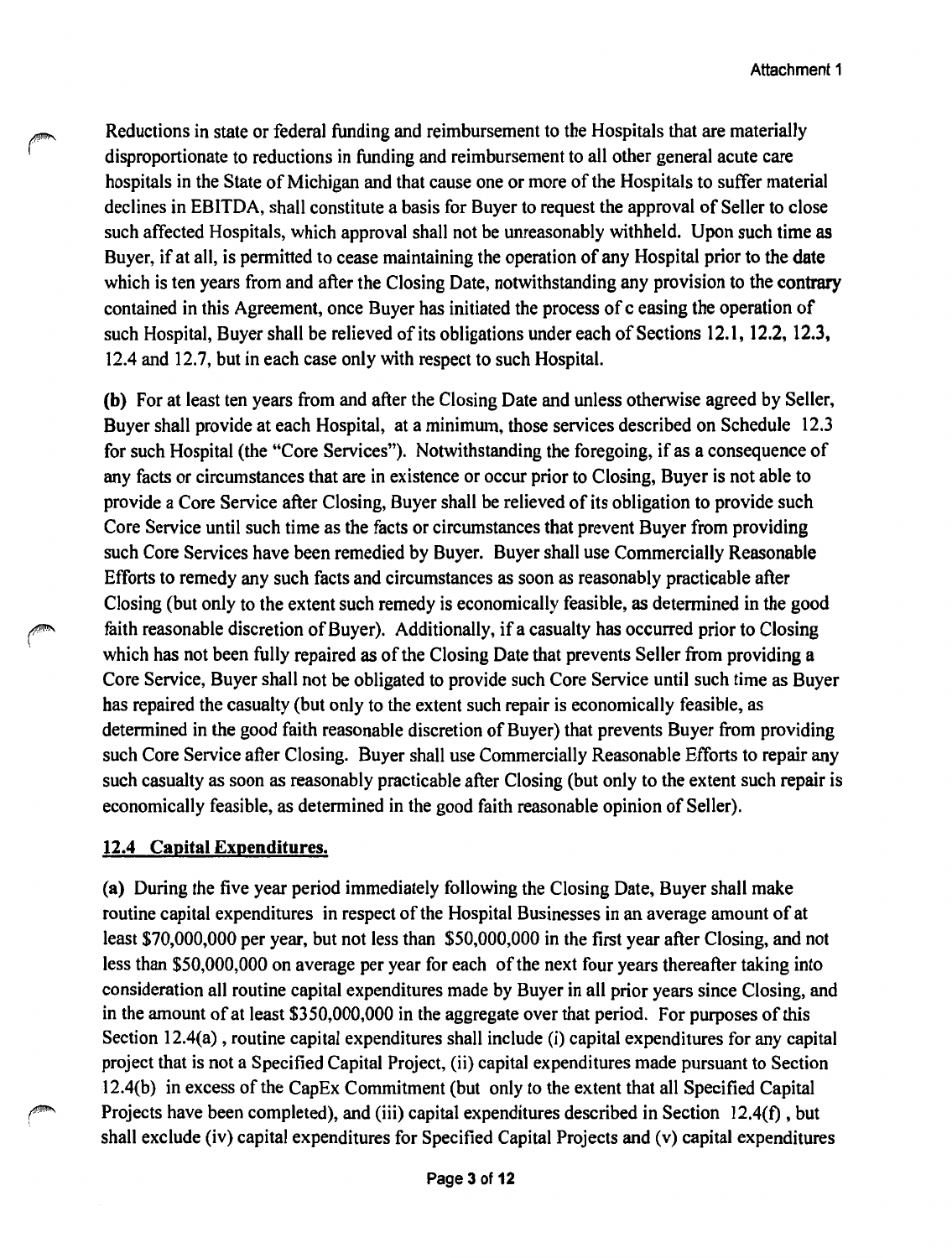for capital projects that are in progress as of the Closing Date and that are identified on Schedule 12.4 . Additionally and for purposes of this Agreement, the term "capital expenditure" shall mean an expenditure which is required to be capitalized in accordance with generally accepted accounting procedures as applied in the United States.

**(b)** In addition to Buyer's obligations under Section 12.4(a), (i) during the five year period immediately following the Closing Date Buyer will Expend funds for the Specified Capital Projects in the aggregate amount of at least \$500,000,000 (the "CapEx Commitment"), and (ii) as of each anniversary of the Closing Date, Buyer will have Expended not less than the Anniversary Date CapEx Commitment required to be so Expended by such date. Schedule 12.4 sets forth (1) Seller's current estimated cost of each Specified Capital Project described therein, (2) the anticipated time schedule for the commencement and completion of each Specified Capital Project, and (3) the estimated amount of capital to be Expended by Buyer on each Specified Capital Project. Buyer will in good faith undertake and diligently pursue to completion each of the Specified Capital Project s within the time schedule for such project specified on Schedule 12.4 . Buyer may make modifications to a Specified Capital Project that constitute more than a ten percent reduction in the scope of, or a \$5,000,000 reduction in, such Specified Capital Project, in each case, only with the consent of DMC, other than modifications that expand the scope of a Specified Capital Project; provided, however, DMC's approval of any requested modification to a Specified Capital Project shall not result in a reduction of Buyer's overall \$500,000,000 CapEx Commitment. In the event that Buyer requests reduction in the ~ scope of a Specified Capital Project by more than ten percent in order for such project to be completed on the budget for such project set forth on Schedule 12.4 , Buyer and DMC shall reasonably and in good faith determine the manner in which such project is to be completed. Buyer shall have no obligation to Expend more than \$500,000,000 in the aggregate for all of the Specified Capital Projects. The amount of any capital expenditures made by Buyer to an Affiliate of Buyer shall not be included in any determinations of whether Buyer has satisfied its obligations under Sections 12.4(a) or 12.4(b).

(c) Subject to Force Majeure, if at the end of any CapEx Year after Closing other than the fifth CapEx Year Buyer has failed to Expend the Anniversary Date CapEx Commitment required to have been Expended at the end of such CapEx Year, then within 30 Business Days after the expiration of such CapEx Year, Buyer will deliver to the Escrow Agent by wire transfer of immediately available funds an amount equal to the CapEx Shortfall as of the end of such CapEx Year. Pursuant to the terms and conditions of an escrow agreement that is in form and substance satisfactory to each of Seller and Buyer in its good faith reasonable discretion (the "CapEx Shortfall Escrow Agreement"), the Escrow Agent shall thereafter disburse such funds solely for the purpose of funding capital Expended by Buyer in respect of the Specified Capital Projects.

**(d)** Within 30 Business Days after the expiration of the fifth CapEx Year after Closing, subject to Force Majeure, Buyer will deliver to the Escrow Agent by wire transfer of immediately 1 available funds an amount, if any, equal to (i) the CapEx Commitment minus (ii) the aggregate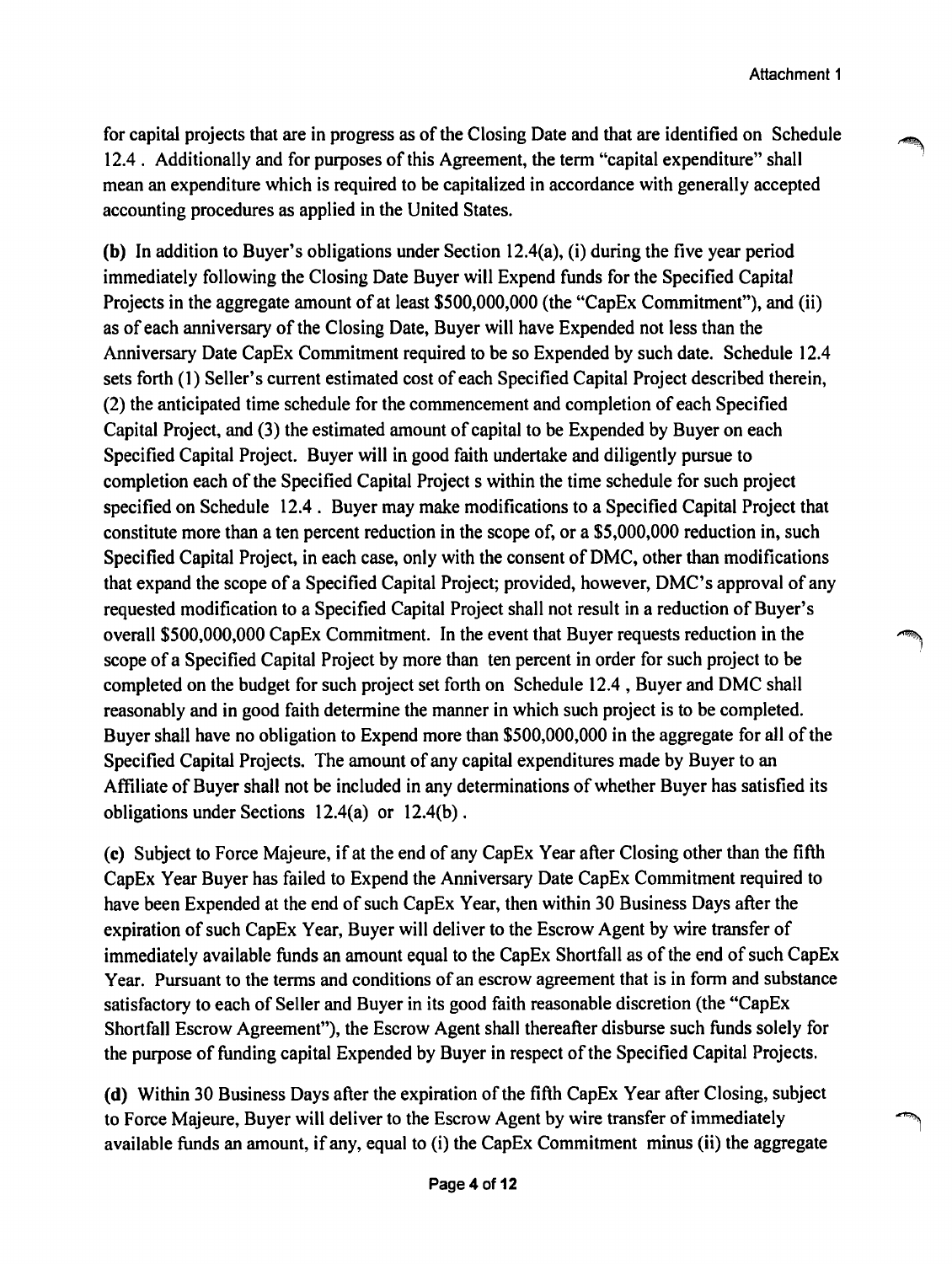amount of capital Expended by Buyer pursuant to Section 12.4(b) during the five CapEx Years after Closing (including amounts disbursed by the Escrow Agent pursuant to the CapEx Shortfall Escrow Agreement to fund capital expenditures for Specified Capital Projects), minus (iii) any funds held by the Escrow Agent pursuant to the CapEx Shortfall Escrow Agreement ( or otherwise held in an escrow account with an escrow agent and pursuant to an escrow agreement, each of which is reasonably satisfactory to Seller and Buyer, which escrow has been restricted for use only for the CapEx Commitment) as of the end of the fifth CapEx Year. Subject to Section 12.4(e), the Escrow Agent shall thereafter disburse such funds solely for the purpose of funding capital Expended by Buyer for the Specified Capital Projects, so long as Buyer is diligently pursuing in good faith the construction and completion of any Specified Capital Projects which had not yet been completed as of the end of the fifth CapEx Year after Closing.

(e) On the sixth anniversary of the Closing Date, subject to Force Majeure, the Escrow Agent shall continue to retain all funds held by the Escrow Agent up to (but not in excess of) \$50,000,000 and shall disburse such funds solely for the purpose of funding capital Expended by Buyer for the Children's Hospital tower project, so long as Buyer is diligently pursuing in good faith the construction and completion of the Specified Capital Project constituting the Children's Hospital tower, and, subject to Section 12.4 (f), shall immediately disburse all funds held by the Escrow Agent in excess of \$50,000,000 to the order of DMC. On the seventh anniversary of the Closing Date, subject to Section 12.4 (f), the Escrow Agent shall immediately disburse all remaining funds held by the Escrow Agent to the order of DMC. Additionally and notwithstanding anything herein to the contrary, in the event that Buyer ceases to diligently pursue in good faith the construction and completion of any Specified Capital Project after the expiration of the fifth CapEx Year, the Escrow Agent shall disburse all funds held for such Specified Capital Project pursuant to the CapEx Shortfall Escrow Agreement, together with any earnings thereon, to the order of DMC. Notwithstanding any provision to the contrary contained in this Agreement, upon DMC's receipt of all remaining funds held by Escrow Agent, Buyer shall have no further obligations under Sections 12.4(b) through 12.4(f) ( other than any of such obligations that are in dispute on such date) and, to the extent it remains outstanding, the Warrant Certificate shall be immediately returned to Vanguard and immediately cancelled.

(f) If, prior to the date the Escrow Agent is required to disburse any funds to the order of DMC pursuant to Section 12.4(e), Buyer completes all of the Specified Capital Projects but has not fully Expended the CapEx Commitment, then notwithstanding the provisions of Section 12.4(e), Escrow Agent shall retain all funds held by the Escrow Agent and shall disburse such funds solely for the purpose of funding capital Expended by Buyer for additional capital projects or capital expenditures recommended by Buyer and approved by Seller in its good faith reasonable discretion, until all such funds are fully Expended.

(g) The CapEx Shortfall Escrow Agreement shall provide that the Escrow Agent shall invest all funds held pursuant to the CapEx Shortfall Escrow Agreement in investments described in the CapEx Shortfall Escrow Agreement pursuant to the instructions of Buyer. All earnings on funds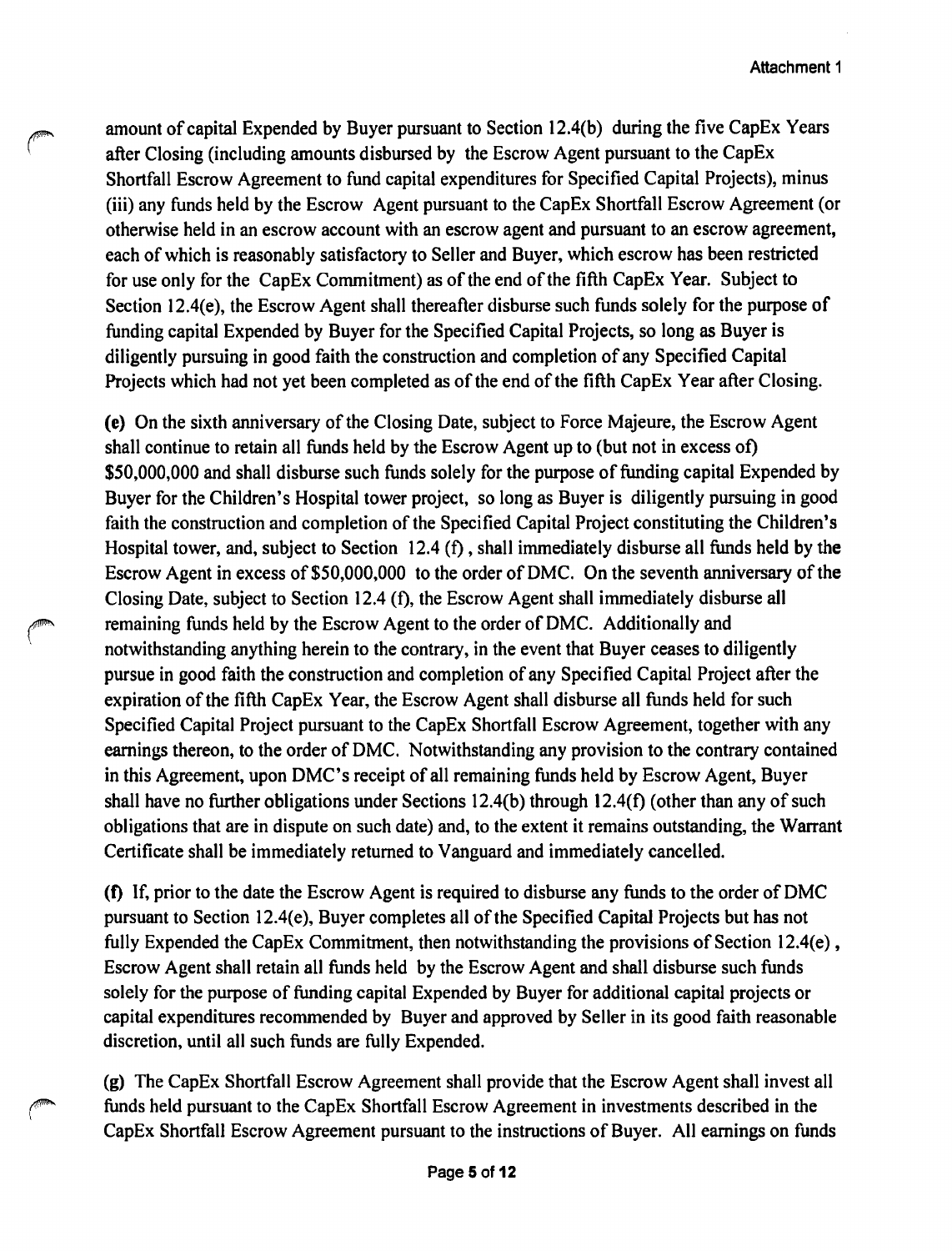held by the Escrow Agent shall be disbursed to the Party to whom such funds are disbursed. Buyer shall pay all cost s and expenses of the Escrow Agent.

**(h)** At Closing and as collateral to secure Buyer's CapEx Commitment described in Section 12.4(b), Vanguard will deliver to the Escrow Agent (without any consideration from DMC) a warrant certificate in substantially the form of Exhibit A (the "Warrant Certificate") providing for a warrant issuable to DMC to purchase 400,000 shares of common stock of Vanguard. From and after the Closing Date and until such time as the Warrant has been exercised or the Warrant Certificate has been cancelled in accordance with the terms of this Agreement, Vanguard shall deliver to DMC all valuations of Vanguard prepared by the Independent Appraiser, or such other valuation expert as may be retained by Vanguard in place of the Independent Appraiser, within ten Business Days after their delivery to Vanguard. The Escrow Agent shall hold and disburse the Warrant Certificate pursuant to the terms of Section 12.5 and an escrow agreement that is in form and substance satisfactory to each of DMC and Vanguard in its good faith reasonable discretion (the "Warrant Escrow Agreement").

(i) In the event of discriminatory reductions in state or federal funding and reimbursement for graduate medical education or services provided to beneficiaries of the Medicaid program or to the uninsured that are applicable to the Hospitals, that are materially disproportionate to reductions in such funding and reimbursement to all other general acute care hospitals in the State of Michigan and that cause one or more of the Hospitals to suffer material declines in EBITDA, and Buyer provides Seller written notice thereof, notwithstanding any provision to the contrary contained in this Section 12.4 or in Sections 1.1 or 12.5 , without further action of the Parties: (i) the Anniversary Date CapEx Commitment shall be modified so that such commitment is (A) \$400,000,000 as of the fifth anniversary of the Closing Date, (B) \$480,000,000 as of the sixth anniversary of the Closing Date and (C) \$500,000,000 as of the seventh anniversary of the Closing Date, but without any change or modification to the obligation of Buyer to Expend funds in accordance with Sections 12.4(b) and ( c) in the first four CapEx Years after Closing; (ii) the "five year period" described in Section 12.4 (b) shall thereafter be interpreted to mean the period ending upon the expiration of the seventh CapEx Year; (iii) references in each of Sections 12.4 (c), 12.4 (d) and 12.5 to the "fifth Cap Ex Year" where it appears therein shall be references to the "seventh CapEx Year;" (iv) the reference to the "five CapEx Years after Closing" in Section 12.4 (d) where it appears therein shall be references to the "seven CapEx Years after Closing;" (v) Section 12.4 (e) shall no longer be applicable (other than the last sentence thereof); (vi) on December 31, 2017, the Escrow Agent shall disburse all funds held by the Escrow Agent pursuant to the CapEx Shortfall Escrow Agreement, together with all earnings thereon, to the order of DMC; and (vii) the anticipated time schedule for undertaking each Specified Capital Project shall be deemed to be extended to take into consideration the additional period of time within which Buyer has to Expend the full amount of the CapEx Commitment.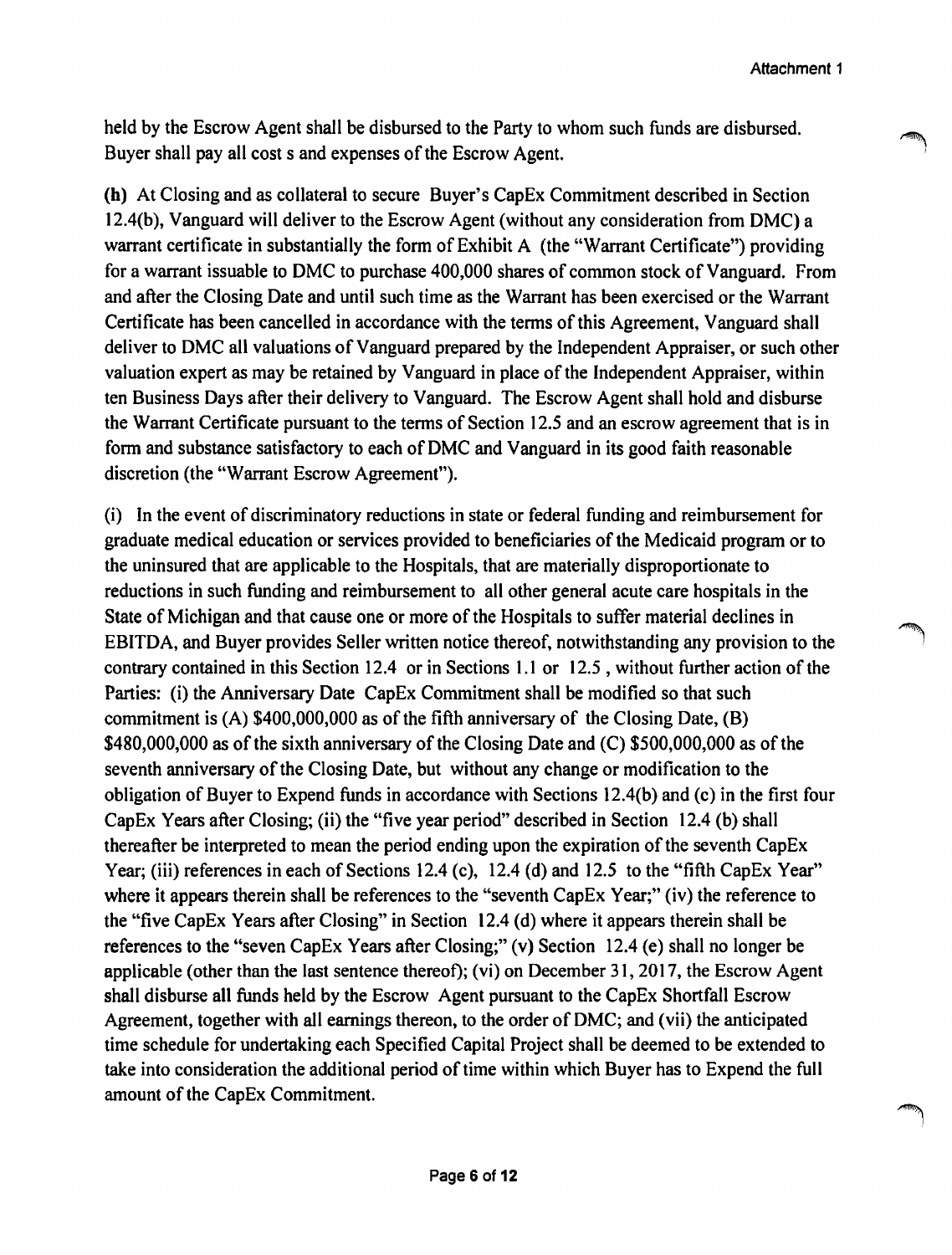#### **12.5 The Warrant.**

**(a)** At Closing, Vanguard shall deliver to the Escrow Agent an initial Warrant Certificate for the Warrant. Within 30 Business Days after the expiration of each CapEx Year after the Closing Date, up to and including the date which is 30 Business Days after the expiration of the fifth CapEx Year after the Closing, Vanguard may deliver to the Escrow Agent a new Warrant Certificate (in exchange for the return of any Warrant Certificate previously delivered to the Escrow Agent) for a warrant issued to DMC to purchase a number of shares of common stock of Vanguard equal to the product of the Warrant Shares and the Remaining CapEx Ratio as of the expiration of the applicable CapEx Year after the Closing (the "Adjusted Warrant Shares") with an exercise price of\$.0l per share. At such time as the amount of the Adjusted Warrant Shares equals zero, Vanguard shall provide notice thereof to Escrow Agent and Escrow Agent shall immediately return to Vanguard any Warrant Certificate previously delivered to the Escrow Agent. Upon DMC's receipt of the Warrant Certificate, Buyer shall be relieved of its obligations under Sections 12.4(b) through 12.4(f) to the extent of the then value of the shares understood that such determination shall be made as of the date of DMC's receipt of the Warrant Certificate, and shall not be subject to further adjustment, including as a result of any subsequent change in the valuation of Vanguard's common stock), based on the valuation of Vanguard's common stock prepared by the Independent Appraise r as of the date of the exercise of the Warrant, which appraisal shall be obtained by Vanguard, at its sole cost and expense, within a reasonable period of time after the date the Warrant is exercised. If such value of the shares of common stock upon exercise of the Warrant is greater than the Remaining CapEx Commitment, DMC shall surrender to Vanguard, after exercise, a number of shares of common stock of Vanguard having an aggregate value equal to the value of the common stock in excess of the Remaining CapEx Commitment (it being understood that such determination shall be made as of the date of DMC's receipt of the Warrant Certificate, and shall not be subject to further adjustment, including as a result of any subsequent change in the valuation of Vanguard's common stock).

**(b)** If Buyer shall fail at any time to timely deposit any required CapEx Shortfall amounts with the Escrow Agent (provided that Buyer has not otherwise deposited cash amounts in an escrow account with an escrow agent and pursuant to an escrow agreement, each of which is reasonably satisfactory to DMC, Buyer and Vanguard, which escrow account has been restricted for use only for the CapEx Commitment, which cash amounts equal or exceed the amounts which were required to have been so deposited to satisfy any CapEx Shortfall), then, after 30 days notice of such default to Vanguard by Seller, and subject to Vanguard's failure to cure such default during such 30-day period (each a "CapEx Shortfall Default"), DMC shall be entitled to obtain from the Escrow Agent the Warrant Certificate then in the possession of the Escrow Agent and the Warrant Shares or Adjusted Warrant Shares, as applicable, shall be immediately exercisable in accordance with the terms of the Warrant Certificate upon DMC's receipt of such Warrant Certificate.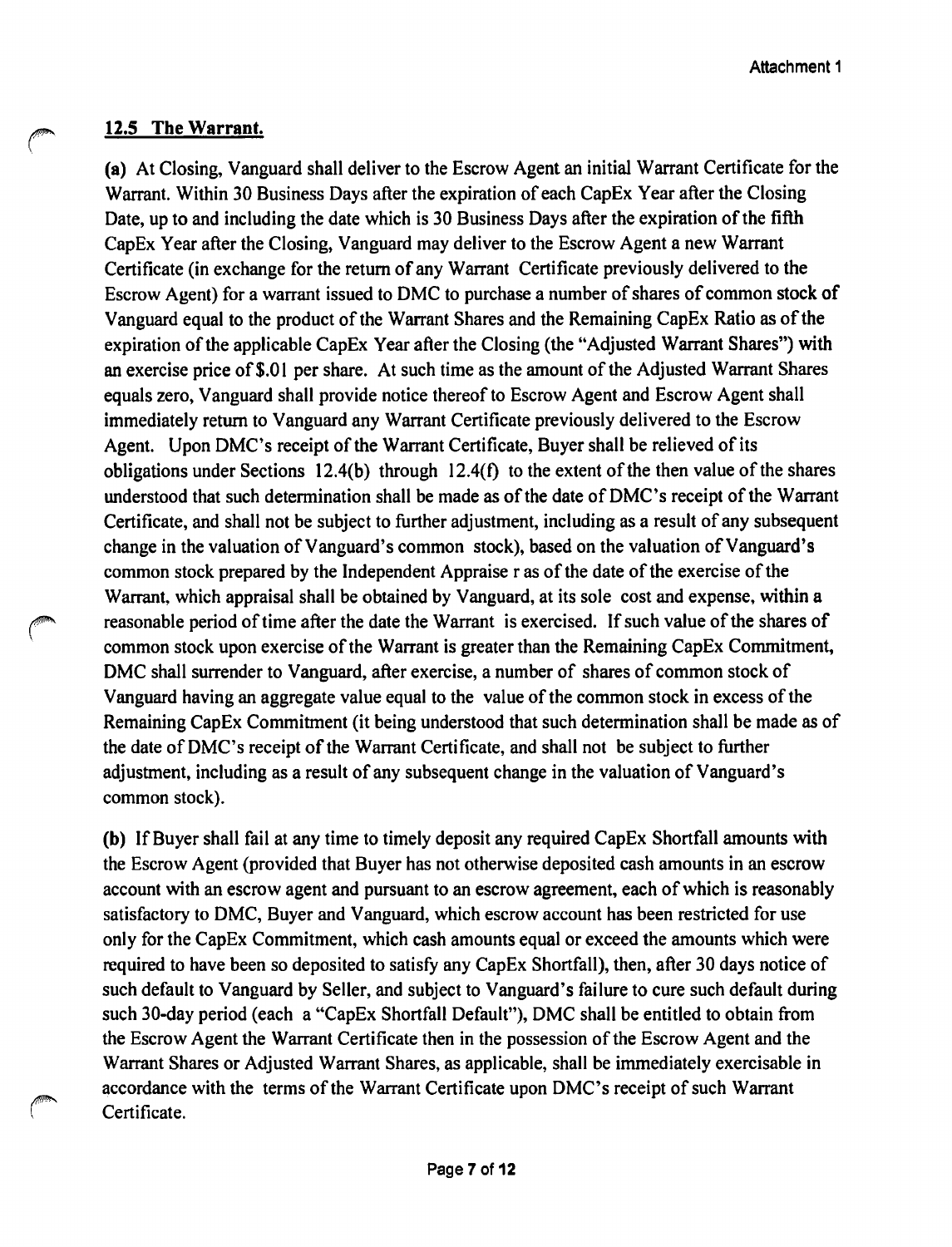(c) Provided that Buyer has deposited any required CapEx Shortfall with the Escrow Agent (or Buyer has otherwise deposited cash amounts in an escrow account with an escrow agent and pursuant to an escrow agreement, each of which is reasonably satisfactory to DMC, Buyer and Vanguard, which escrow has been restricted for use only for the CapEx Commitment, which cash amounts equal or exceed the amounts which were required to have been so deposited to satisfy any CapEx Shortfall), if Vanguard should wish to consummate an initial public offering of its common stock at any time while the Warrant Certificate remains outstanding (whether the Warrant Certificate is then held by Escrow Agent or DMC), in order to provide for the cancellation of the Warrant Certificate to facilitate such initial public offering, then at any time after Vanguard files its S-1 Registration Statement with the SEC, but prior to its initial public offering of its common stock: (i) Vanguard may, but is not required to, deliver to the Escrow Agent or DMC (in exchange for the Warrant Certificate then in the possession of the Escrow Agent or DMC, which Warrant Certificate shall be immediately cancelled) a subordinated unsecured promissory note in substantially the form of Exhibit B payable to DMC in a principal amount equal to the Remaining CapEx Commitment at such time (the "Note"), and the principal amount of such Note shall be automatically reduced on a continuous basis by the amount of any reduction in the Remaining CapEx Commitment; or (ii) DMC and Vanguard shall enter into such other satisfactory arrangements in respect of cancellation of the Warrant Certificate as shall be agreed to by OM C and Vanguard, in their sole discretion.

(d) In the event Vanguard delivers the Note in exchange for the Warrant Certificate as set forth in Section 12.S(c), the Escrow Agent shall release the Note to DMC upon the occurrence of a CapEx Shortfall Default; provided that upon a CapEx Shortfall Default, the Note shall be in default upon delivery thereof to DMC (the "Note Delivery Date"). The Note will accrue interest from and after the date of the CapEx Shortfall Default at a market rate of interest for debt of its kind, with payment terms to be determined on the Note Delivery Date so as not to cause Vanguard to default under its then principal credit agreement or any indenture relating to debt securities that are publicly -held or are traded in the Rule 144A market. Notwithstanding any provision to the contrary contained in this Agreement, upon DMC's receipt of the Note, Buyer shall have no further obligations under Sections  $12.4(b)$  through  $12.4(f)$ .

(e) In the event the Warrant Certificate remains outstanding on the date which is 60 Business Days after the expiration of the fifth CapEx Year after the Closing, the Warrant Certificate then in the possession of the Escrow Agent shall be delivered to DMC and shall be immediately exercisable in accordance with the terms of the Warrant Certificate upon DMC's receipt of such Warrant Certificate; provided, however, in the event Buyer has fully complied with its obligations set forth in Section 12.4(e) and in the first sentence of Section 12.4(d), the Warrant Certificate shall be of no force or effect, shall immediately be returned to Vanguard and immediately cancelled.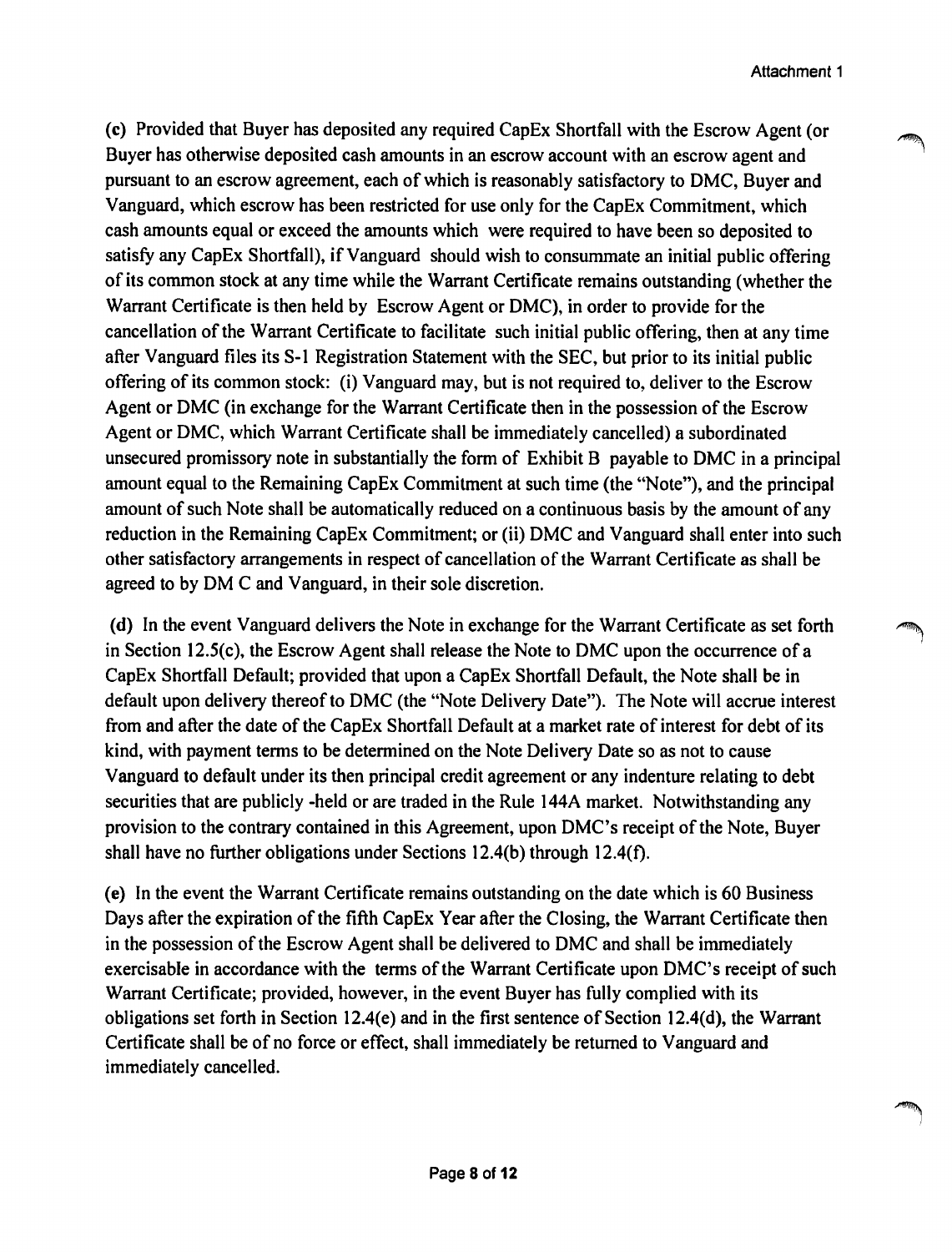**12.6 Retention of Medical Staff.** As of the Closing, Buyer shall permit all members of the Hospitals' medical staffs, whether active, honorary, temporary or otherwise, to retain their current medical staff appointments until the expiration of their current appointments. The foregoing will not limit the ability of Buyer's board of directors or Buyer's medical executive committee to suspend medical staff appointments or clinical privileges in accordance with the terms and provisions of the medical staff bylaws of Buyer. From and after Closing, Buyer will work with the medical staffs of the Hospitals to evaluate, and where feasible, pursue opportunities for medical staff/clinical integration where doing so offers opportunities for advancement in quality and cost-effectiveness of care.

**12.7 No Sale of Hospitals.** For at least ten years from and after the Closing Date and without the consent of Seller, Buyer shall not, directly or indirectly, sell or otherwise transfer all or substantially all of the assets constituting one or more of the Hospitals or all or substantially all of Buyer's equity interest in any Subsidiary of Buyer that owns one or more of the Hospitals to any Person, other than in connection with a transfer to a Permitted Transferee. Nothing in this Section shall limit or impair the ability of Buyer (a) to operate and conduct the business of the Hospitals as Buyer sees fit in its sole discretion, subject to its obligations in this Agreement or (b) to sell any assets or property comprising any of the Hospitals so long as Buyer continues to maintain each Hospital as a general acute care hospital that provides the Core Services required to be provided by such Hospital, all as required by Section 12.3.

**12.8 Commitment to Education Mission.** After Closing, Buyer is committed to supporting fully Seller's historic education mission for undergraduate and graduate medical education, nursing education, and allied health services education.

**12.9 Commitment to Research Mission.** Buyer is committed to supporting Seller's historic research mission. To this end and as of Closing, Buyer will assume Seller's obligations and commitment to Wayne State University pertaining to Wayne State University's arrangements with the National Institutes of Health for the Perinatal Research Branch operation.

**12.10 Karmanos Cancer Center.** Buyer is committed to supporting Seller's historic partnership with the Karmanos Cancer Center. To this end and as of Closing, Buyer will assume all Contracts between Seller and Karmanos Cancer Center.

**12.11 Health and Wellness Initiatives.** After Closing, Buyer shall enhance current health and wellness initiatives, community outreach and prevention programs, and quality improvement programs of Seller.

**12.12 Supplier Diversity Program.** After Closing, Buyer will support fully the Supplier Diversity Program of Seller, a copy of which is attached as Schedule 12.12, in an effort to provide opportunities for minority-owned, women-owned, and Detroit-based businesses to work with and provide goods and services to Buyer and the Hospitals.

 $\mathbf{r}$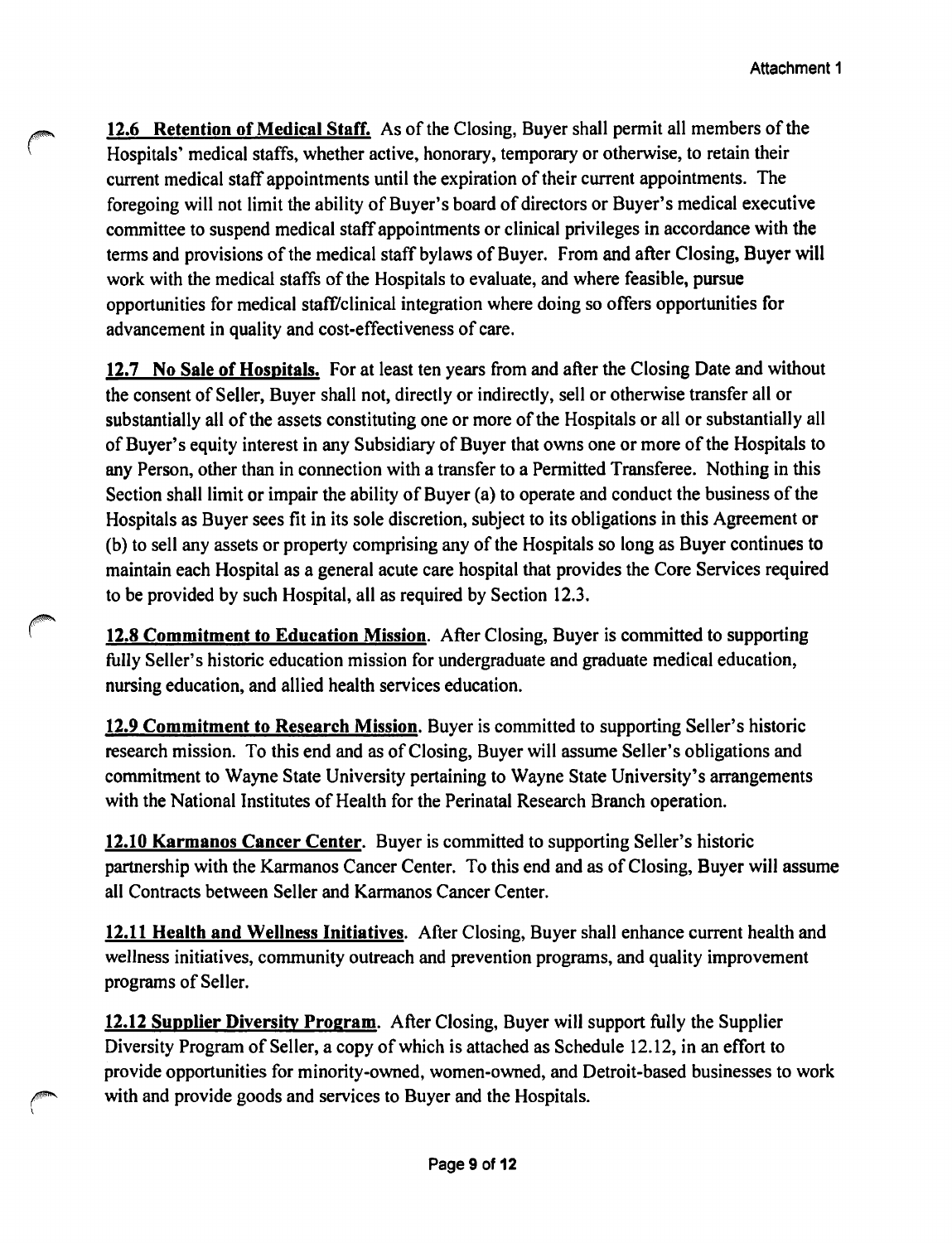**12.13 Proiect Genesis.** After Closing, Buyer will support the Project Genesis summer employment/internship program for Detroit Public High School students.

**12.14 Detroit Based Systems.** For a period of at least ten years after Closing, Buyer will operate the Hospitals as a Detroit-based system, and will maintain its regional headquarters in Detroit, Michigan.

**12.1 National Support Centers.** If after Closing Vanguard seeks to establish national centers for system support services, the City of Detroit will be given a full opportunity to present to Vanguard proposals for basing such centers in Detroit before Vanguard makes a final decision on where to locate such centers.

**12.16 Naming Conventions.** After Closing, Buyer will honor all donor agreements for the naming of buildings, facilities or programs at the Hospitals.

# **12.17 Annual Reporting Requirements.**

(a) For at least the first six years from and after the Closing Date, on or before 60 days after each anniversary of the Closing Date, Buyer shall prepare and deliver to DMC a written report that describes in reasonable detail and demonstrates Buyer's performance under and compliance with the covenants of Buyer set forth in Section 12.4. Such report will be reviewed pursuant to the agreed upon procedures set forth in Schedule 12.17 by an independent certified public accounting firm that is mutually acceptable to Seller and Buyer; provided, however, that such independent certified public accounting firm will only review Buyer's compliance with Section 12.4. Seller (and its agents and others acting on behalf of Seller) and such independent certified public accounting firm shall have access to the books and records of Buyer and Vanguard for purposes of verifying the information contained in the annual report submitted by Vanguard.

(b) For at least the first ten years from and after the Closing Date, on or before 60 days after each anniversary of the Closing Date, Buyer shall prepare and deliver to DMC a written report that describes in reasonable detail and demonstrates Buyer's performance under and compliance with the covenants of Buyer contained in Sections 12.2, 12.3, 12.5, 12.7 12.8, 12.9, 12.10, 12.11, 12.12, 12.13, 12.14, 12.15 and 12.16, to the extent any such covenants continue in effect during such ten year period.

(c) During the first ten years from and after the Closing Date, Buyer shall make available to DMC those certain reports described on Schedule 12.17(c), and provide copies thereof upon DMC's request. Until such time as the information reported is publicly available, DMC shall keep the contents of such reports confidential, in accordance with the terms of a confidentiality agreement between DMC and Buyer on terms reasonably acceptable to each of DMC and Buyer. Buyer shall not be required to provide DMC such reports unless and until such confidentiality agreement is fully executed by DMC and Buyer.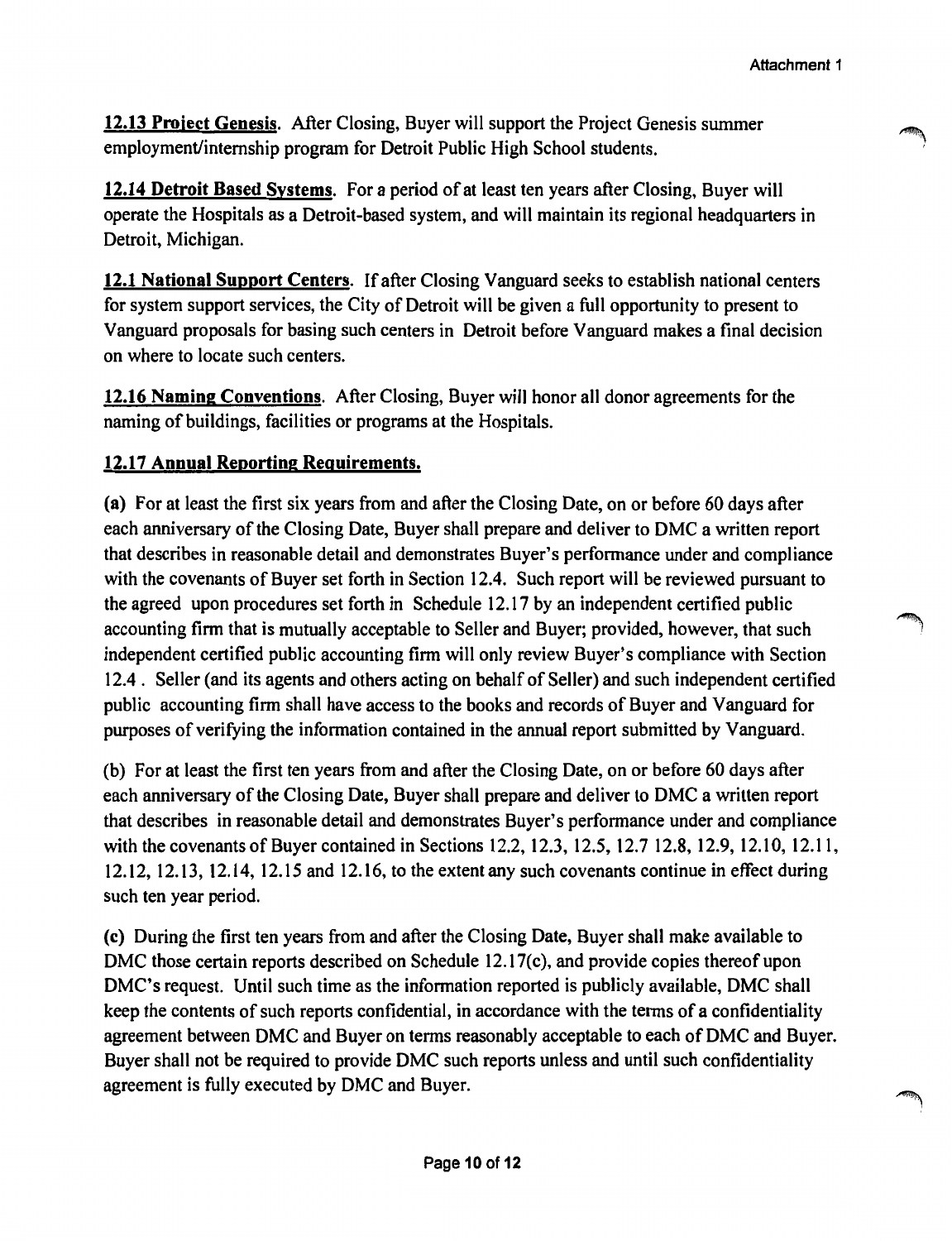**(d)** Within 30 days after the delivery of each annual report contemplated by Sections 12.17(a) and 12.17(b) above, Vanguard shall make a presentation to the board of trustees of DMC regarding such annual reports and Vanguard's plan for and position in the Detroit, Michigan market

## **12.18 Post Closing Assistance to Seller.**

(a) Notwithstanding any of the other provisions of this Agreement, at any time after Closing upon reasonable notice and during normal business hours, Buyer will make its records pertaining to the operation of the Hospital Businesses prior to Closing available to Seller in a timely manner. In addition, Buyer will (i) provide reasonable assistance in the gathering and providing of financial information to Seller's accountants as reasonably requested for the preparation of financial statements and Tax Return s for Seller and its Affiliates for periods prior to Closing and (ii) provide such other assistance as Seller may reasonably request in the winding up of its business and affairs as the owner and operator of the Hospital Businesses.

**(b)** For 12 months after the Closing Date, Buyer will provide Seller with a reasonable amount of office space and comply with the provisions of Section 12.17(a) at no cost to Seller other than reimbursement of out-of-pocket expenses, if any. From and after the first anniversary of the Closing Date, Seller shall reimburse Buyer for its actual reasonable costs of complying with Section 12.17(a). Buyer shall provide such information, cooperation and assistance without warranty of any kind to Seller, including a warranty about the reliability of the contents of such information.

(c) Additionally and as of the Closing Date, DMC and Buyer shall enter into a Transition Services Agreement pursuant to which Buyer will (i) employ the employees who will provide services to DMC after Closing for up to 12 months after Closing and DMC will have the right to utilize such employees and will reimburse Buyer for all costs and expenses incurred by Buyer in connection with the employment of such employees (salaries, wages and benefits), (ii) at no cost to Seller, provide ministerial services in respect of the DMC Non-ERISA 403(b) Plan at a level currently provided by Seller, and (iii) provide such other services as DMC and Buyer may mutually agree. The Transition Services Agreement will otherwise be upon such terms and conditions as are mutually acceptable to DMC and Buyer.

**12.19 Renaissance Subzone.** During the term of the Development Agreement, VHS of Michigan shall provide DMC with copies of any reports which VHS of Michigan provides to the applicable Governmental Authorities under section 4 of the Development Agreement. Until such time as the information reported is publicly available, DMC shall keep the contents of such reports confidential, in accordance with the terms of a confidentiality agreement between DMC and Buyer on terms reasonably acceptable to each of DMC and Buyer. Buyer shall not be required to provide DMC such reports unless and until such confidentiality agreement is fully executed by DMC and Buyer. To the extent VHS of Michigan provides any legal notice under